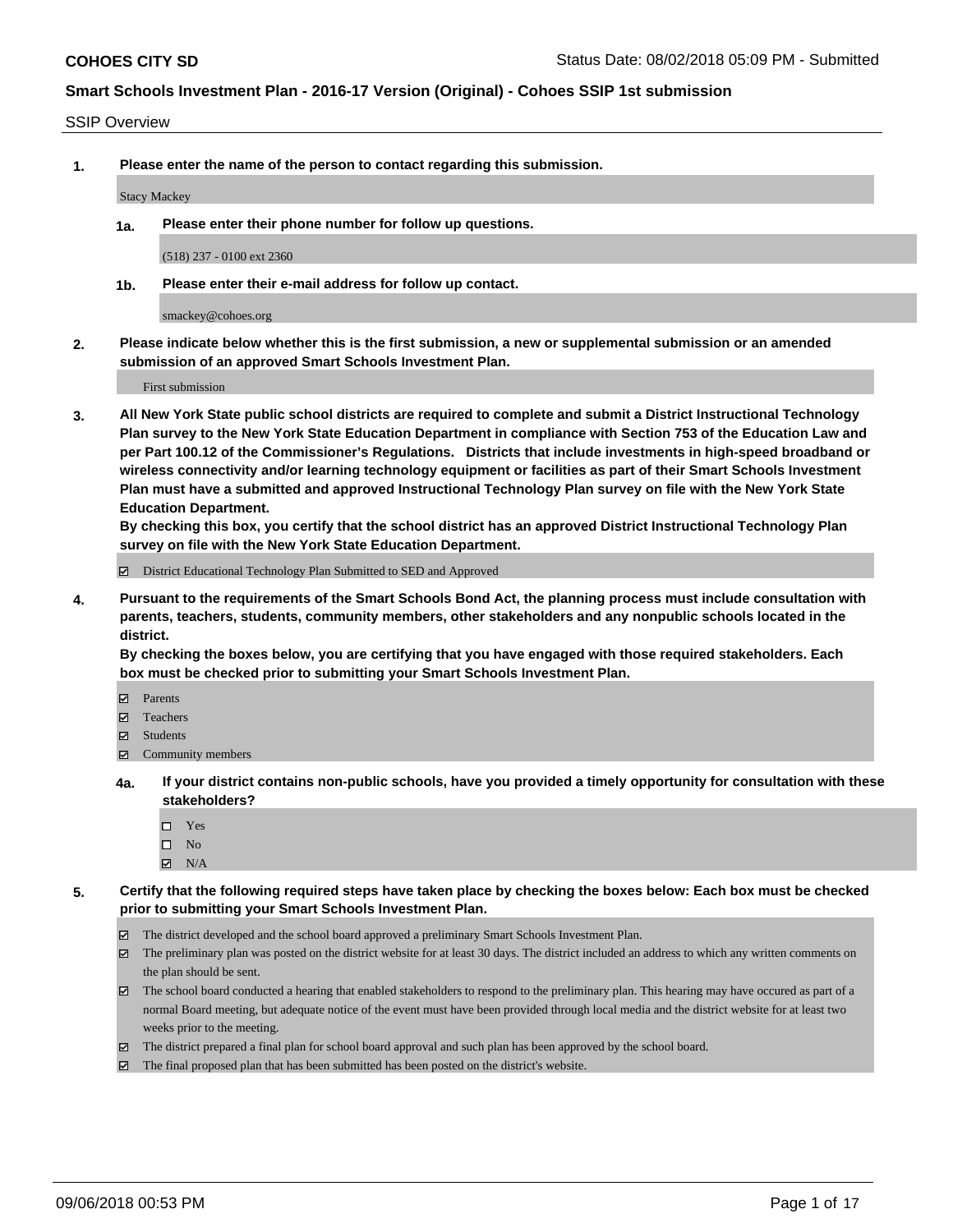SSIP Overview

**5a. Please upload the proposed Smart Schools Investment Plan (SSIP) that was posted on the district's website, along with any supporting materials. Note that this should be different than your recently submitted Educational Technology Survey. The Final SSIP, as approved by the School Board, should also be posted on the website and remain there during the course of the projects contained therein.**

SmartSchoolsInvestmentPlan.pdf

**5b. Enter the webpage address where the final Smart Schools Investment Plan is posted. The Plan should remain posted for the life of the included projects.**

http://www.cohoes.org/Budget/SmartSchools.cfm

**6. Please enter an estimate of the total number of students and staff that will benefit from this Smart Schools Investment Plan based on the cumulative projects submitted to date.**

2,200

**7. An LEA/School District may partner with one or more other LEA/School Districts to form a consortium to pool Smart Schools Bond Act funds for a project that meets all other Smart School Bond Act requirements. Each school district participating in the consortium will need to file an approved Smart Schools Investment Plan for the project and submit a signed Memorandum of Understanding that sets forth the details of the consortium including the roles of each respective district.**

 $\Box$  The district plans to participate in a consortium to partner with other school district(s) to implement a Smart Schools project.

#### **8. Please enter the name and 6-digit SED Code for each LEA/School District participating in the Consortium.**

| <b>Partner LEA/District</b> | ISED BEDS Code |
|-----------------------------|----------------|
| (No Response)               | (No Response)  |

#### **9. Please upload a signed Memorandum of Understanding with all of the participating Consortium partners.**

(No Response)

**10. Your district's Smart Schools Bond Act Allocation is:**

\$1,769,619

**11. Enter the budget sub-allocations by category that you are submitting for approval at this time. If you are not budgeting SSBA funds for a category, please enter 0 (zero.) If the value entered is \$0, you will not be required to complete that survey question.**

|                                       | Sub-<br>Allocations |
|---------------------------------------|---------------------|
| School Connectivity                   | l 0                 |
| Connectivity Projects for Communities | $\overline{0}$      |
| <b>Classroom Technology</b>           | 803,887             |
| Pre-Kindergarten Classrooms           | $\overline{0}$      |
| Replace Transportable Classrooms      | $\Omega$            |
| High-Tech Security Features           | 570,630             |
| Totals:                               | 1,374,517           |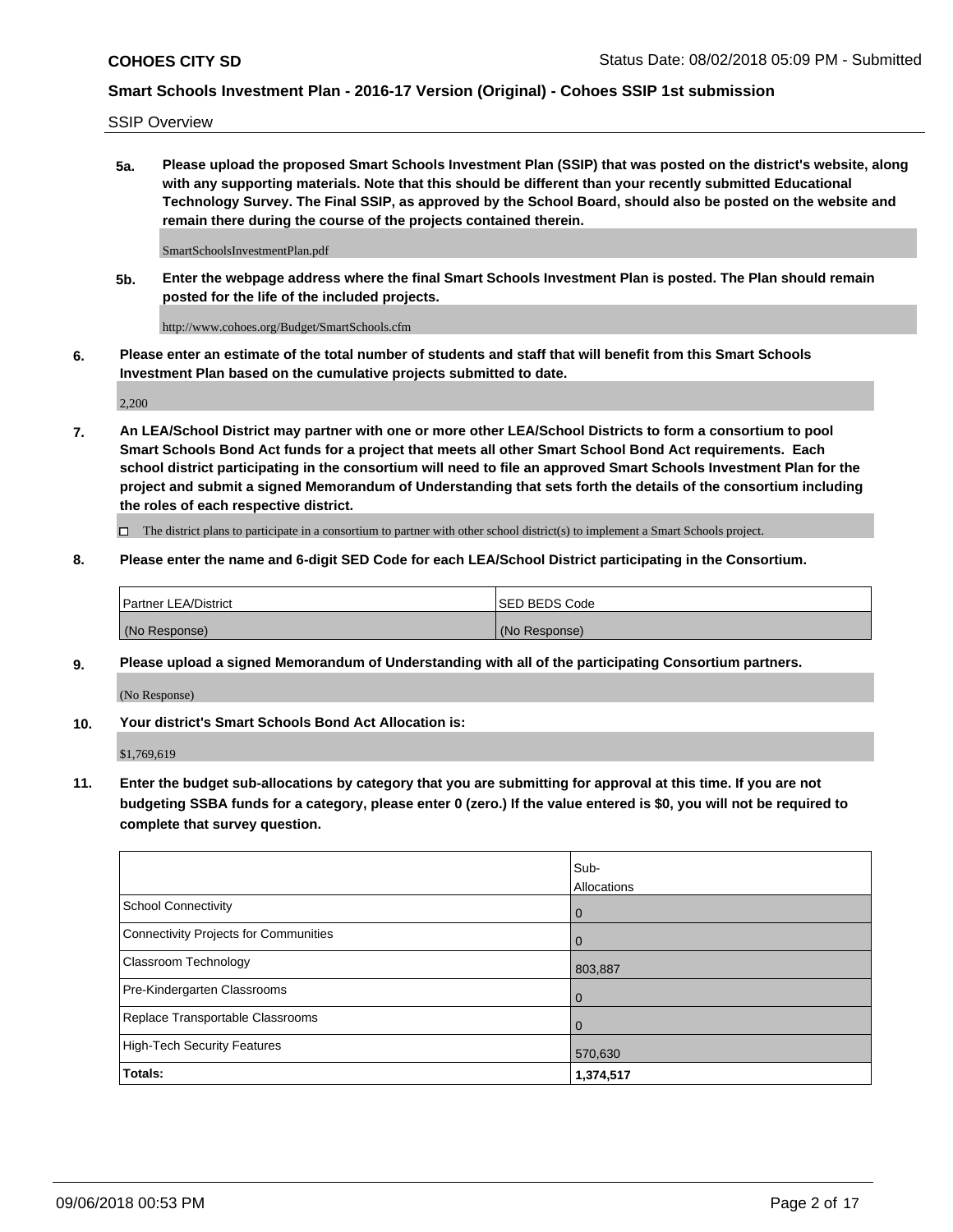School Connectivity

- **1. In order for students and faculty to receive the maximum benefit from the technology made available under the Smart Schools Bond Act, their school buildings must possess sufficient connectivity infrastructure to ensure that devices can be used during the school day. Smart Schools Investment Plans must demonstrate that:**
	- **• sufficient infrastructure that meets the Federal Communications Commission's 100 Mbps per 1,000 students standard currently exists in the buildings where new devices will be deployed, or**
	- **• is a planned use of a portion of Smart Schools Bond Act funds, or**
	- **• is under development through another funding source.**

**Smart Schools Bond Act funds used for technology infrastructure or classroom technology investments must increase the number of school buildings that meet or exceed the minimum speed standard of 100 Mbps per 1,000 students and staff within 12 months. This standard may be met on either a contracted 24/7 firm service or a "burstable" capability. If the standard is met under the burstable criteria, it must be:**

**1. Specifically codified in a service contract with a provider, and**

**2. Guaranteed to be available to all students and devices as needed, particularly during periods of high demand, such as computer-based testing (CBT) periods.**

**Please describe how your district already meets or is planning to meet this standard within 12 months of plan submission.**

(No Response)

**1a. If a district believes that it will be impossible to meet this standard within 12 months, it may apply for a waiver of this requirement, as described on the Smart Schools website. The waiver must be filed and approved by SED prior to submitting this survey.**

 $\Box$  By checking this box, you are certifying that the school district has an approved waiver of this requirement on file with the New York State Education Department.

**2. Connectivity Speed Calculator (Required)**

|                         | l Number of<br><b>Students</b> | Multiply by<br>100 Kbps | Divide by 1000 Current Speed<br>to Convert to<br>Required<br>Speed in Mb | l in Mb          | Expected<br>Speed to be<br>Attained Within   Required<br>12 Months | Expected Date<br><b>When</b><br>Speed Will be<br><b>Met</b> |
|-------------------------|--------------------------------|-------------------------|--------------------------------------------------------------------------|------------------|--------------------------------------------------------------------|-------------------------------------------------------------|
| <b>Calculated Speed</b> | (No<br>Response)               | (No Response)           | (No<br>Response)                                                         | (No<br>Response) | (No<br>Response)                                                   | (No<br>Response)                                            |

**3. Describe how you intend to use Smart Schools Bond Act funds for high-speed broadband and/or wireless connectivity projects in school buildings.**

(No Response)

**4. Describe the linkage between the district's District Instructional Technology Plan and the proposed projects. (There should be a link between your response to this question and your response to Question 1 in Part E. Curriculum and Instruction "What are the district's plans to use digital connectivity and technology to improve teaching and learning?)**

(No Response)

**5. If the district wishes to have students and staff access the Internet from wireless devices within the school building, or in close proximity to it, it must first ensure that it has a robust Wi-Fi network in place that has sufficient bandwidth to meet user demand.**

**Please describe how you have quantified this demand and how you plan to meet this demand.**

(No Response)

**6. As indicated on Page 5 of the guidance, the Office of Facilities Planning will have to conduct a preliminary review**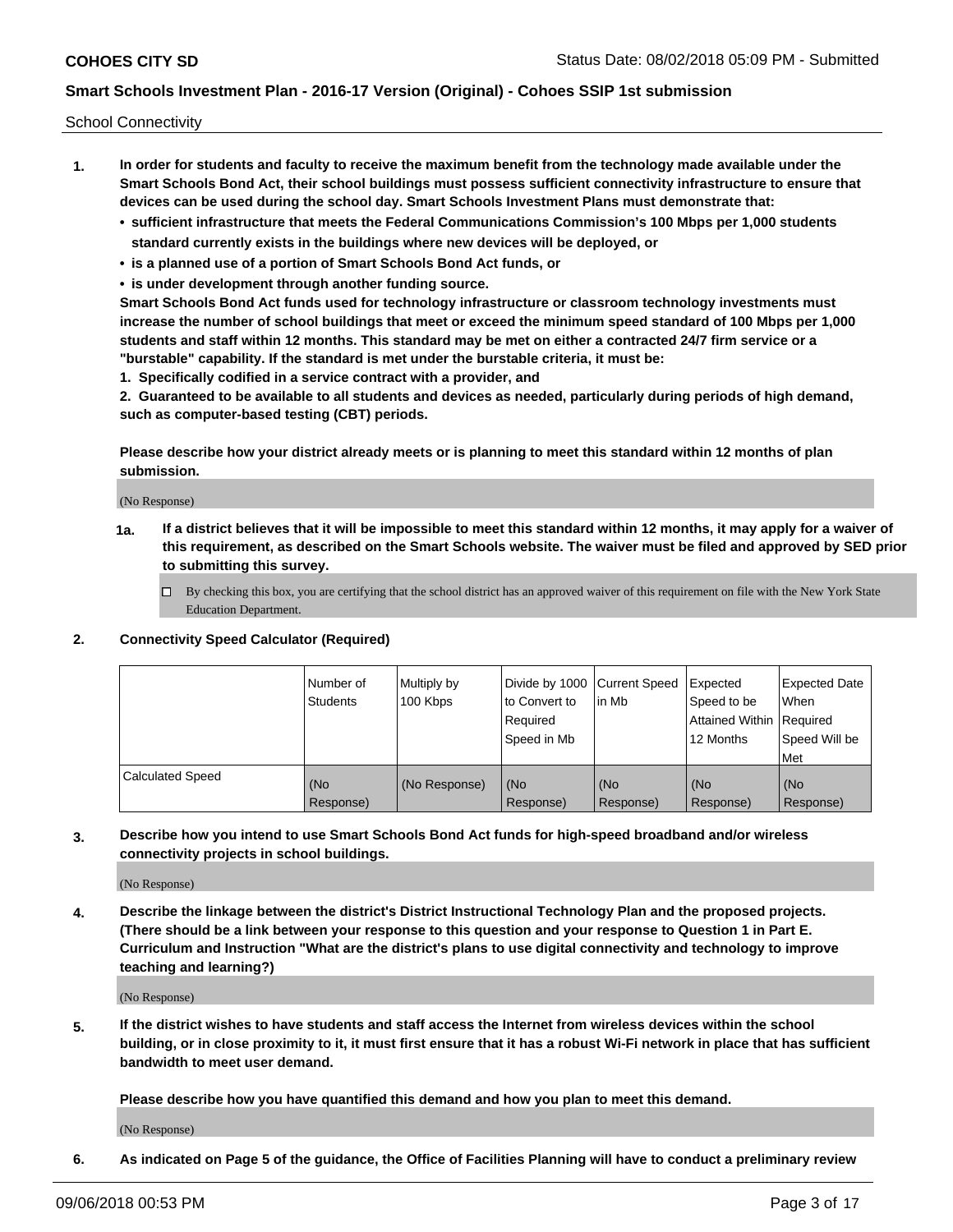School Connectivity

**of all capital projects, including connectivity projects.**

**Please indicate on a separate row each project number given to you by the Office of Facilities Planning.**

| Project Number |  |
|----------------|--|
|                |  |
|                |  |
| (No Response)  |  |
|                |  |

**7. Certain high-tech security and connectivity infrastructure projects may be eligible for an expedited review process as determined by the Office of Facilities Planning.**

**Was your project deemed eligible for streamlined review?**

(No Response)

**8. Include the name and license number of the architect or engineer of record.**

| Name          | License Number |
|---------------|----------------|
| (No Response) | (No Response)  |

**9. If you are submitting an allocation for School Connectivity complete this table. Note that the calculated Total at the bottom of the table must equal the Total allocation for this category that you entered in the SSIP Overview overall budget.** 

|                                            | Sub-              |
|--------------------------------------------|-------------------|
|                                            | <b>Allocation</b> |
| Network/Access Costs                       | (No Response)     |
| <b>Outside Plant Costs</b>                 | (No Response)     |
| School Internal Connections and Components | (No Response)     |
| <b>Professional Services</b>               | (No Response)     |
| Testing                                    | (No Response)     |
| <b>Other Upfront Costs</b>                 | (No Response)     |
| <b>Other Costs</b>                         | (No Response)     |
| Totals:                                    | 0                 |

**10. Please detail the type, quantity, per unit cost and total cost of the eligible items under each sub-category. This is especially important for any expenditures listed under the "Other" category. All expenditures must be eligible for tax-exempt financing to be reimbursed through the SSBA. Sufficient detail must be provided so that we can verify this is the case. If you have any questions, please contact us directly through smartschools@nysed.gov. NOTE: Wireless Access Points should be included in this category, not under Classroom Educational Technology, except those that will be loaned/purchased for nonpublic schools.**

| Select the allowable expenditure | Item to be purchased | Quantity      | Cost per Item | <b>Total Cost</b> |
|----------------------------------|----------------------|---------------|---------------|-------------------|
| type.                            |                      |               |               |                   |
| Repeat to add another item under |                      |               |               |                   |
| each type.                       |                      |               |               |                   |
| (No Response)                    | (No Response)        | (No Response) | (No Response) | (No Response)     |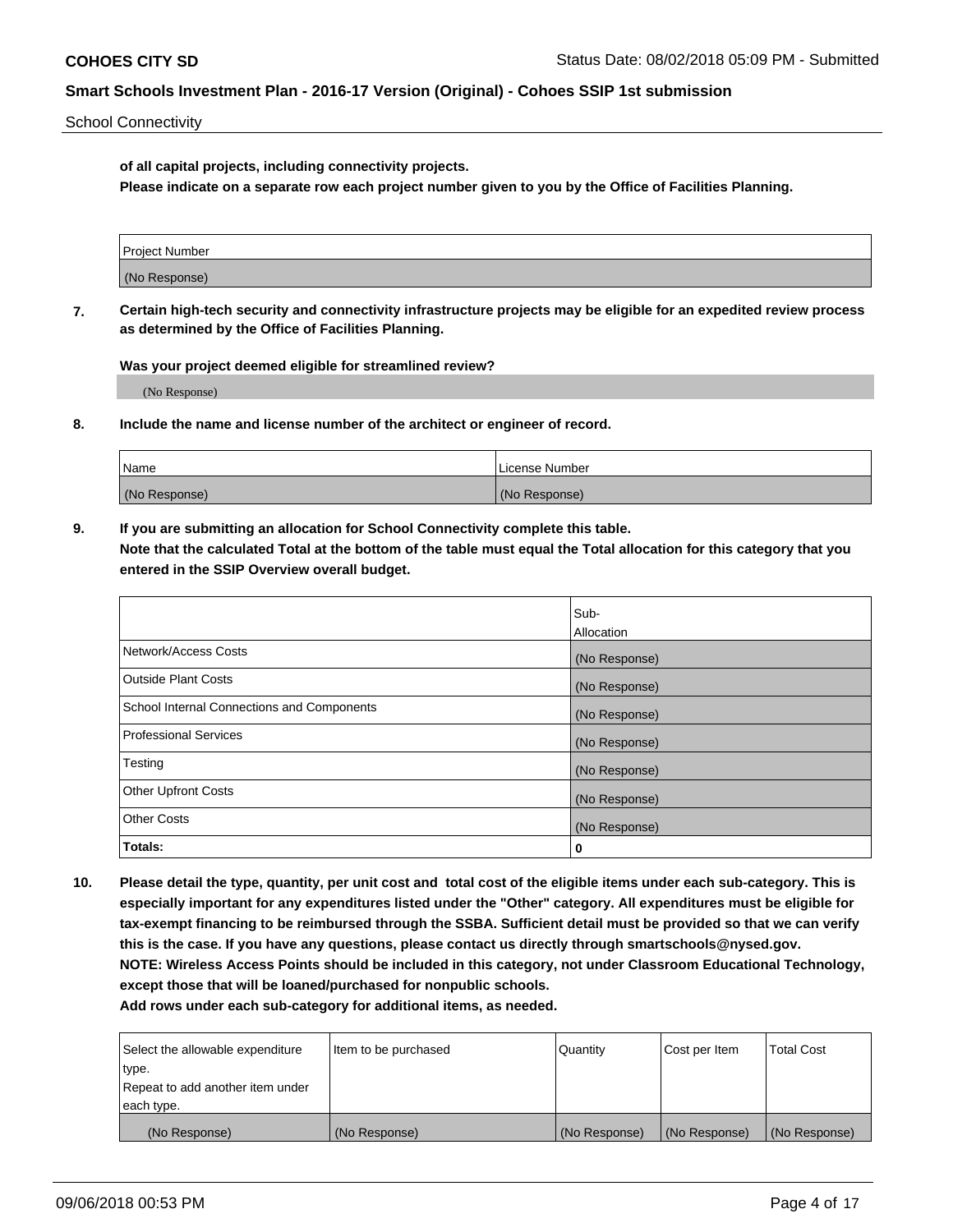Community Connectivity (Broadband and Wireless)

**1. Describe how you intend to use Smart Schools Bond Act funds for high-speed broadband and/or wireless connectivity projects in the community.**

(No Response)

**2. Please describe how the proposed project(s) will promote student achievement and increase student and/or staff access to the Internet in a manner that enhances student learning and/or instruction outside of the school day and/or school building.**

(No Response)

**3. Community connectivity projects must comply with all the necessary local building codes and regulations (building and related permits are not required prior to plan submission).**

 $\Box$  I certify that we will comply with all the necessary local building codes and regulations.

**4. Please describe the physical location of the proposed investment.**

(No Response)

**5. Please provide the initial list of partners participating in the Community Connectivity Broadband Project, along with their Federal Tax Identification (Employer Identification) number.**

| <b>Project Partners</b> | Federal ID#   |
|-------------------------|---------------|
| (No Response)           | (No Response) |

**6. If you are submitting an allocation for Community Connectivity, complete this table.**

**Note that the calculated Total at the bottom of the table must equal the Total allocation for this category that you entered in the SSIP Overview overall budget.**

|                              | Sub-Allocation |
|------------------------------|----------------|
| Network/Access Costs         | (No Response)  |
| Outside Plant Costs          | (No Response)  |
| <b>Tower Costs</b>           | (No Response)  |
| Customer Premises Equipment  | (No Response)  |
| <b>Professional Services</b> | (No Response)  |
| Testing                      | (No Response)  |
| <b>Other Upfront Costs</b>   | (No Response)  |
| <b>Other Costs</b>           | (No Response)  |
| Totals:                      | 0              |

**7. Please detail the type, quantity, per unit cost and total cost of the eligible items under each sub-category. This is especially important for any expenditures listed under the "Other" category. All expenditures must be capital-bond eligible to be reimbursed through the SSBA. If you have any questions, please contact us directly through smartschools@nysed.gov.**

| Select the allowable expenditure | Item to be purchased | Quantity      | Cost per Item | <b>Total Cost</b> |
|----------------------------------|----------------------|---------------|---------------|-------------------|
| type.                            |                      |               |               |                   |
| Repeat to add another item under |                      |               |               |                   |
| each type.                       |                      |               |               |                   |
| (No Response)                    | (No Response)        | (No Response) | (No Response) | (No Response)     |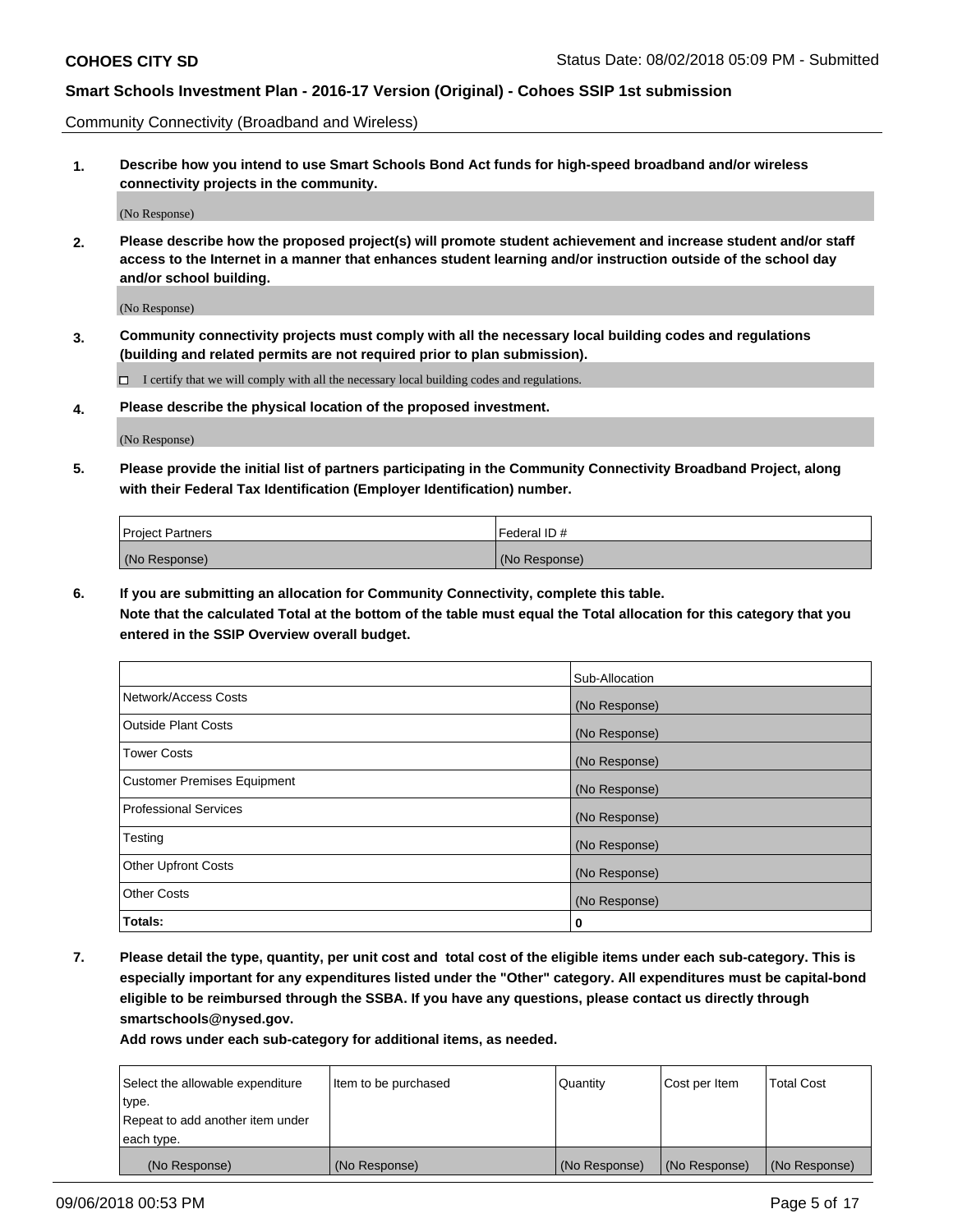#### Classroom Learning Technology

**1. In order for students and faculty to receive the maximum benefit from the technology made available under the Smart Schools Bond Act, their school buildings must possess sufficient connectivity infrastructure to ensure that devices can be used during the school day. Smart Schools Investment Plans must demonstrate that sufficient infrastructure that meets the Federal Communications Commission's 100 Mbps per 1,000 students standard currently exists in the buildings where new devices will be deployed, or is a planned use of a portion of Smart Schools Bond Act funds, or is under development through another funding source. Smart Schools Bond Act funds used for technology infrastructure or classroom technology investments must increase the number of school buildings that meet or exceed the minimum speed standard of 100 Mbps per 1,000 students and staff within 12 months. This standard may be met on either a contracted 24/7 firm service or a "burstable" capability. If the standard is met under the burstable criteria, it must be:**

**1. Specifically codified in a service contract with a provider, and**

**2. Guaranteed to be available to all students and devices as needed, particularly during periods of high demand, such as computer-based testing (CBT) periods.**

**Please describe how your district already meets or is planning to meet this standard within 12 months of plan submission.**

Cohoes City School District currently meets this standard. The district subscribes to 100 Mbps today, with "burstable" capability to meet the necessary speed requirements on demand. Beyond that, we have the capability to have our speed increased on demand via the Northeastern Regional Information Center and can certainly meet this well within 12 months if it is a mandate. Today, we average between 45-60 Mbps in total bandwidth use across the district.

- **1a. If a district believes that it will be impossible to meet this standard within 12 months, it may apply for a waiver of this requirement, as described on the Smart Schools website. The waiver must be filed and approved by SED prior to submitting this survey.**
	- By checking this box, you are certifying that the school district has an approved waiver of this requirement on file with the New York State Education Department.

#### **2. Connectivity Speed Calculator (Required)**

|                         | Number of<br><b>Students</b> | Multiply by<br>100 Kbps | Divide by 1000 Current Speed<br>to Convert to<br>l Reauired<br>Speed in Mb | lin Mb | Expected<br>Speed to be<br>Attained Within   Required<br>12 Months | <b>Expected Date</b><br>When<br>Speed Will be<br>Met |
|-------------------------|------------------------------|-------------------------|----------------------------------------------------------------------------|--------|--------------------------------------------------------------------|------------------------------------------------------|
| <b>Calculated Speed</b> | 2.000                        | 200,000                 | 200                                                                        | 200    | 200                                                                | Met                                                  |

**3. If the district wishes to have students and staff access the Internet from wireless devices within the school building, or in close proximity to it, it must first ensure that it has a robust Wi-Fi network in place that has sufficient bandwidth to meet user demand.**

**Please describe how you have quantified this demand and how you plan to meet this demand.**

We have met this demand previously as part of a recent capital project that refreshed and upgraded the wireless coverage across the school district. Coverage extends across all instructional areas and the bandwidth is included in our total internet bandwidth subscription.

**4. All New York State public school districts are required to complete and submit an Instructional Technology Plan survey to the New York State Education Department in compliance with Section 753 of the Education Law and per Part 100.12 of the Commissioner's Regulations.**

**Districts that include educational technology purchases as part of their Smart Schools Investment Plan must have a submitted and approved Instructional Technology Plan survey on file with the New York State Education Department.**

By checking this box, you are certifying that the school district has an approved Instructional Technology Plan survey on file with the New York State Education Department.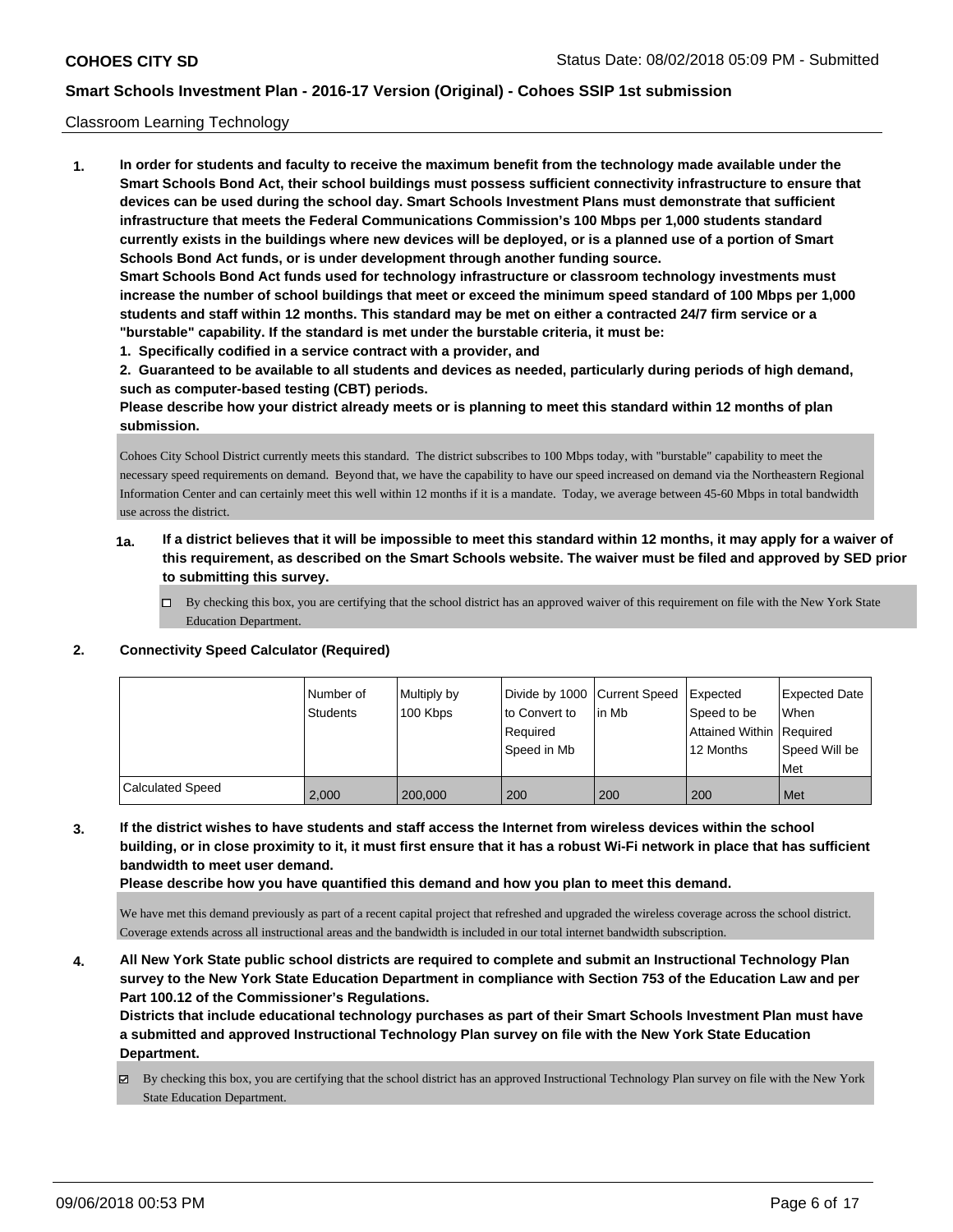#### Classroom Learning Technology

**5. Describe the devices you intend to purchase and their compatibility with existing or planned platforms or systems. Specifically address the adequacy of each facility's electrical, HVAC and other infrastructure necessary to install and support the operation of the planned technology.**

The District plans to purchase the following devices to improve classroom learning:

- Desktop computers, chrome boxes & monitors (Acer, Dell)

- Laptop computers & Chrome books (Dell)

- Interactive Display Units (Dell)

The District plans to purchase desktops, laptops & chrome books to upgrade our existing computer labs & classroom technology.

Additionally, classrooms will have the ability to charge the devices using the charging carts, datamation system & lock n' charge stations.

Our aging classroom smart boards will be replaced with Dell interactive display units.

The District plans to upgrade our Middle School Library Center by displaying Sharp LED HDTV units.

 At this time, the district's existing electrical and HVAC infrastructure is sufficient to support the use and operation of these planned technology purchases.

#### **6. Describe how the proposed technology purchases will:**

- **> enhance differentiated instruction;**
- **> expand student learning inside and outside the classroom;**
- **> benefit students with disabilities and English language learners; and**
- **> contribute to the reduction of other learning gaps that have been identified within the district.**

**The expectation is that districts will place a priority on addressing the needs of students who struggle to succeed in a rigorous curriculum. Responses in this section should specifically address this concern and align with the district's Instructional Technology Plan (in particular Question 2 of E. Curriculum and Instruction: "Does the district's instructional technology plan address the needs of students with disabilities to ensure equitable access to instruction, materials and assessments?" and Question 3 of the same section: "Does the district's instructional technology plan address the provision of assistive technology specifically for students with disabilities to ensure access to and participation in the general curriculum?"**

The purchase of Google Chromebooks will enhance differentiated instruction with the classroom. Teachers will be better able to provide varying levels of assignments through a 1-1 learning environment. Students will be able to individually research various areas of interest in response to assignments. Students will also have the opportunity to provide a variety of finished products in response to a given assignment. , i.e. written text, webpages, videos, etc. The use of various Google Applications will also give students with more instantaneous feedback and will provide a variety of opportunities for students to respond to teachers and collaborate with peers.

The purchase of Google Chromebooks and various applications will also increase access to the general education curriculum for our students with disabilities and English Language Learners . One specific application, Google Read and Write, supports students' literacy in any online media by reading text aloud. It also translates students' speech into text and provides definitions for various vocabulary. Read Write also translates text into various languages for our English Language Learners. These applications will also assist general education students who struggle with reading and writing, thus helping to further reduce gaps in achievement within the District.

**7. Where appropriate, describe how the proposed technology purchases will enhance ongoing communication with parents and other stakeholders and help the district facilitate technology-based regional partnerships, including distance learning and other efforts.**

The purchase of Chrome books for a one to one take home initiative at the high school will increase access for students and increase communication with parents. The use of Google Apps by teachers and students, coupled with the current use of Schoology, a Learning Management System will further enhance communication. with parents.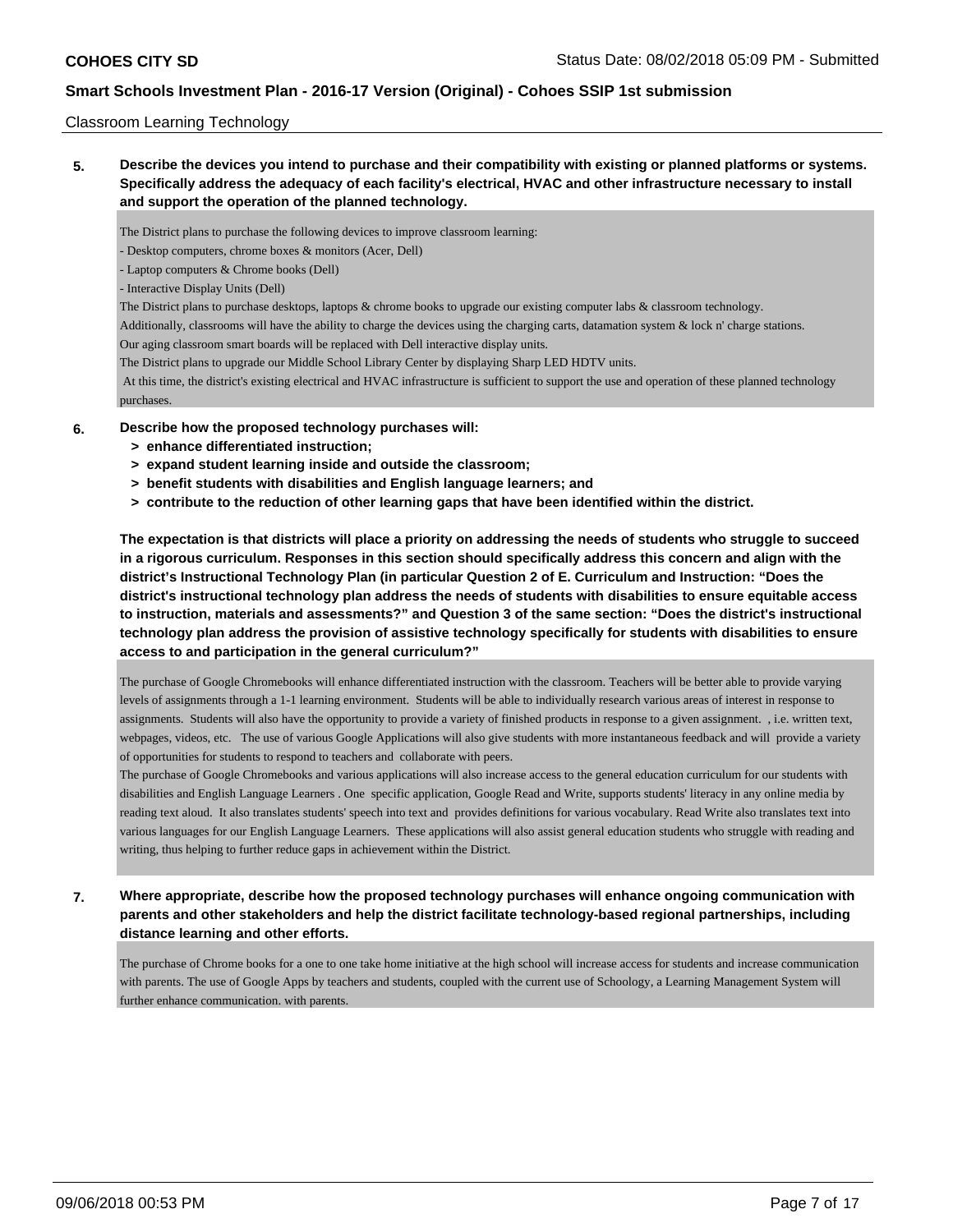Classroom Learning Technology

**8. Describe the district's plan to provide professional development to ensure that administrators, teachers and staff can employ the technology purchased to enhance instruction successfully.**

**Note: This response should be aligned and expanded upon in accordance with your district's response to Question 1 of F. Professional Development of your Instructional Technology Plan: "Please provide a summary of professional development offered to teachers and staff, for the time period covered by this plan, to support technology to enhance teaching and learning. Please include topics, audience and method of delivery within your summary."**

| <b>Professional Development</b>                        | Method of Delivery                                                                                                              | <b>Participants</b>                                                     | <b>Time Frame</b>             | <b>Evidence</b>                                                                         |
|--------------------------------------------------------|---------------------------------------------------------------------------------------------------------------------------------|-------------------------------------------------------------------------|-------------------------------|-----------------------------------------------------------------------------------------|
| Promoting the $7 \text{ C's}$ –<br>Spearheading Google | In Person                                                                                                                       | Pilot group of<br>Administrators and<br><b>Teaching Staff</b>           | August 2016                   | In-Service Rosters;<br><b>Bright Bytes Technology</b><br>Survey;<br>Observations        |
| Introduction to Google                                 | In Person                                                                                                                       | All Teaching and<br><b>Administrative Staff</b>                         | September 2016                | In-Service Rosters:<br><b>Bright Bytes Technology</b><br>Survey;<br>Observations        |
| Cohoes Google Summit                                   | In Person                                                                                                                       | All Teaching and<br><b>Administrative Staff</b>                         | November 2016                 | In-Service Rosters;<br><b>Bright Bytes Technology</b><br>Survey;<br><b>Observations</b> |
| Going Further with Google                              | Various in -person in<br>district offerings and in-<br>classroom coaching<br>opportunities<br><b>Model School Opportunities</b> | Teaching staff,<br><b>Administrative Staff,</b><br><b>Support Staff</b> | September 2016 and<br>ongoing | In-Service Rosters;<br><b>Bright Bytes Technology</b><br>Survey;<br><b>Observations</b> |
| Google for Secretarial Staff                           | In Person District offering<br>and Coaching sessions                                                                            | Secretarial and clerical staff                                          | December 2016                 | In- Service Rosters; Survey                                                             |
| Digital Citizenship                                    | In-Person                                                                                                                       | Students – Grades 3-12                                                  | September 2016 and<br>ongoing | Class lists;<br>Discussions; Bright Bytes<br>technology Survey                          |
|                                                        |                                                                                                                                 |                                                                         |                               |                                                                                         |

**9. Districts must contact the SUNY/CUNY teacher preparation program that supplies the largest number of the district's new teachers to request advice on innovative uses and best practices at the intersection of pedagogy and educational technology.**

- By checking this box, you certify that you have contacted the SUNY/CUNY teacher preparation program that supplies the largest number of your new teachers to request advice on these issues.
- **9a. Please enter the name of the SUNY or CUNY Institution that you contacted.**

University at Albany

**9b. Enter the primary Institution phone number.**

518-442-5100

**9c. Enter the name of the contact person with whom you consulted and/or will be collaborating with on innovative uses of technology and best practices.**

Cheryl Dozier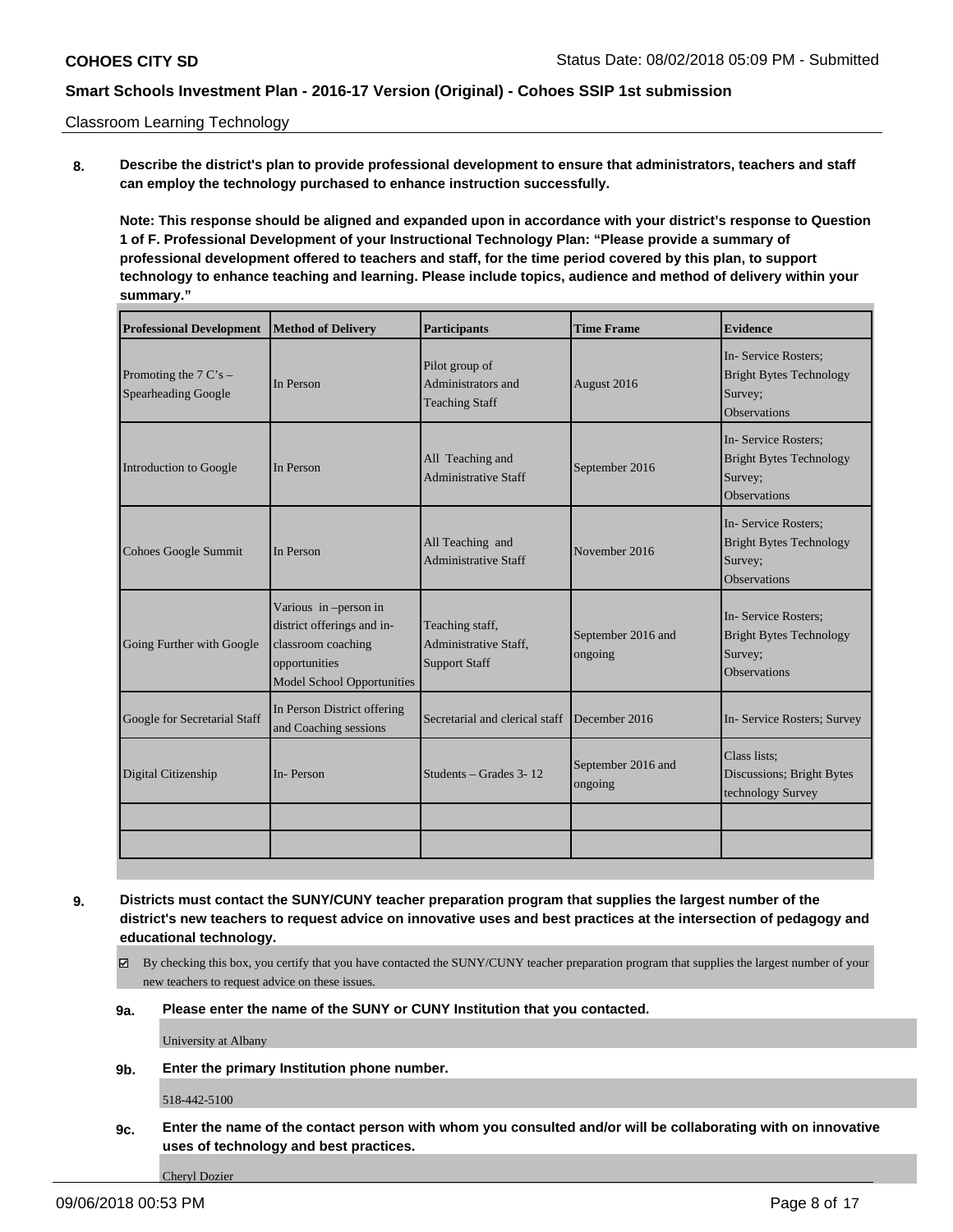#### Classroom Learning Technology

**10. A district whose Smart Schools Investment Plan proposes the purchase of technology devices and other hardware must account for nonpublic schools in the district.**

**Are there nonpublic schools within your school district?**

- Yes
- $\boxtimes$  No
- **11. Nonpublic Classroom Technology Loan Calculator**

**The Smart Schools Bond Act provides that any Classroom Learning Technology purchases made using Smart Schools funds shall be lent, upon request, to nonpublic schools in the district. However, no school district shall be required to loan technology in amounts greater than the total obtained and spent on technology pursuant to the Smart Schools Bond Act and the value of such loan may not exceed the total of \$250 multiplied by the nonpublic school enrollment in the base year at the time of enactment.**

**See:**

**http://www.p12.nysed.gov/mgtserv/smart\_schools/docs/Smart\_Schools\_Bond\_Act\_Guidance\_04.27.15\_Final.pdf.**

|                                       | 1. Classroom<br>Technology<br>Sub-allocation | l 2. Public<br>l Enrollment<br>$(2014 - 15)$ | 3. Nonpublic<br>Enrollment<br>(2014-15) | l 4. Sum of<br>Public and<br>l Nonpublic<br>Enrollment | 15. Total Per<br>Pupil Sub-<br>lallocation | 6. Total<br>Nonpublic Loan<br>Amount                                                          |
|---------------------------------------|----------------------------------------------|----------------------------------------------|-----------------------------------------|--------------------------------------------------------|--------------------------------------------|-----------------------------------------------------------------------------------------------|
| Calculated Nonpublic Loan<br>l Amount |                                              |                                              |                                         |                                                        |                                            | (No Response)   (No Response)   (No Response)   (No Response)   (No Response)   (No Response) |

**12. To ensure the sustainability of technology purchases made with Smart Schools funds, districts must demonstrate a long-term plan to maintain and replace technology purchases supported by Smart Schools Bond Act funds. This sustainability plan shall demonstrate a district's capacity to support recurring costs of use that are ineligible for Smart Schools Bond Act funding such as device maintenance, technical support, Internet and wireless fees, maintenance of hotspots, staff professional development, building maintenance and the replacement of incidental items. Further, such a sustainability plan shall include a long-term plan for the replacement of purchased devices and equipment at the end of their useful life with other funding sources.**

 $\boxtimes$  By checking this box, you certify that the district has a sustainability plan as described above.

**13. Districts must ensure that devices purchased with Smart Schools Bond funds will be distributed, prepared for use, maintained and supported appropriately. Districts must maintain detailed device inventories in accordance with generally accepted accounting principles.**

By checking this box, you certify that the district has a distribution and inventory management plan and system in place.

**14. If you are submitting an allocation for Classroom Learning Technology complete this table. Note that the calculated Total at the bottom of the table must equal the Total allocation for this category that you entered in the SSIP Overview overall budget.**

|                          | Sub-Allocation |
|--------------------------|----------------|
| Interactive Whiteboards  | (No Response)  |
| <b>Computer Servers</b>  | $\overline{0}$ |
| <b>Desktop Computers</b> | 120,525        |
| Laptop Computers         | 398,600        |
| <b>Tablet Computers</b>  | (No Response)  |
| <b>Other Costs</b>       | 284,762        |
| Totals:                  | 803,887        |

**15. Please detail the type, quantity, per unit cost and total cost of the eligible items under each sub-category. This is**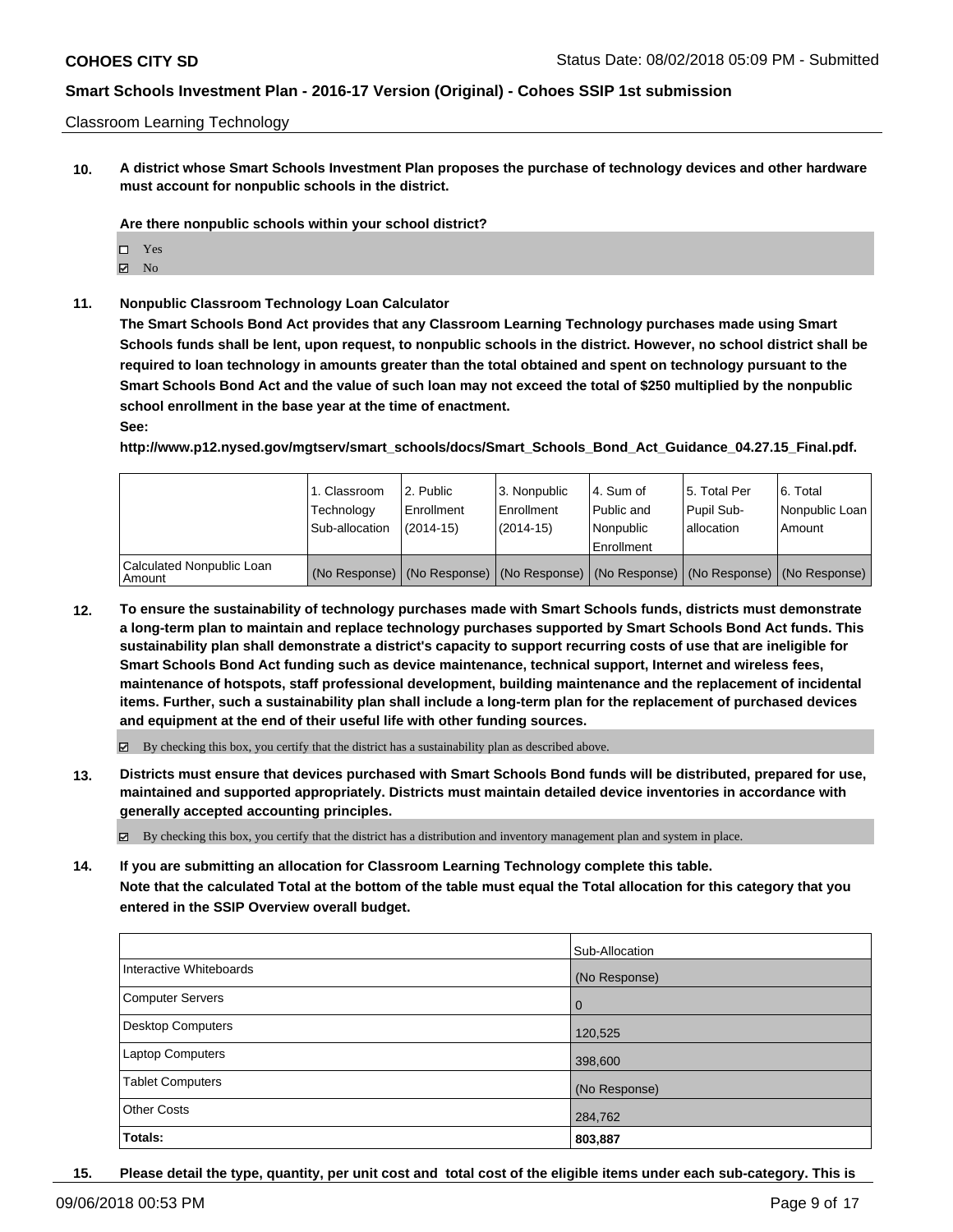### Classroom Learning Technology

**especially important for any expenditures listed under the "Other" category. All expenditures must be capital-bond eligible to be reimbursed through the SSBA. If you have any questions, please contact us directly through smartschools@nysed.gov.**

**Please specify in the "Item to be Purchased" field which specific expenditures and items are planned to meet the district's nonpublic loan requirement, if applicable.**

**NOTE: Wireless Access Points that will be loaned/purchased for nonpublic schools should ONLY be included in this category, not under School Connectivity, where public school districts would list them. Add rows under each sub-category for additional items, as needed.**

| Select the allowable expenditure<br>type.<br>Repeat to add another item under<br>each type. | Item to be Purchased                                 | Quantity       | Cost per Item  | <b>Total Cost</b> |
|---------------------------------------------------------------------------------------------|------------------------------------------------------|----------------|----------------|-------------------|
| <b>Other Costs</b>                                                                          | Dell 20 Monitor                                      | 65             | 95             | 6,175             |
| <b>Desktop Computers</b>                                                                    | OptiPlex 3050 SFF - Windows                          | 65             | 588            | 38.220            |
| <b>Desktop Computers</b>                                                                    | Optiplex 3050 AIO                                    | 65             | 660            | 42,900            |
| <b>Other Costs</b>                                                                          | Acer 21.5 Monitor                                    | 85             | 106            | 9,010             |
| <b>Desktop Computers</b>                                                                    | Acer CX12 Chromebox                                  | 185            | 213            | 39,405            |
| <b>Laptop Computers</b>                                                                     | Dell CTO 3180 - Elementary                           | 545            | 240            | 130,800           |
| <b>Laptop Computers</b>                                                                     | Dell CTO 3189 - Secondary                            | 1,030          | 260            | 267,800           |
| <b>Other Costs</b>                                                                          | <b>Dell Charging Carts</b>                           | 32             | 1,050          | 33,600            |
| <b>Other Costs</b>                                                                          | Charging Upgrade Kit - Locking                       | 31             | 450            | 13,950            |
| <b>Other Costs</b>                                                                          | <b>Chrome Management Licenses</b>                    | 1,760          | 25             | 44,000            |
| <b>Other Costs</b>                                                                          | Dell Power Adapters - 3 prong (spare<br>for laptops) | 90             | 42             | 3,780             |
| <b>Other Costs</b>                                                                          | Lock n' Charge station                               | $\overline{2}$ | 3,219          | 6,438             |
| <b>Other Costs</b>                                                                          | <b>Datamation Charging Cabinet</b>                   | 3              | 625            | 1,875             |
| <b>Other Costs</b>                                                                          | Dell Interactive 70 Inch Display                     | 55             | 2,399          | 131,945           |
| <b>Other Costs</b>                                                                          | Sharp LED HDTV 70 Inch                               | $\overline{2}$ | 2,391          | 4,782             |
| <b>Other Costs</b>                                                                          | Sharp LED HDTV 80 Inch                               | 1              | 4,268          | 4.268             |
| <b>Other Costs</b>                                                                          | HDMI Cable - 3 ft                                    | 185            | 5              | 925               |
| <b>Other Costs</b>                                                                          | <b>Keyboard Mice</b>                                 | 185            | 16             | 2,960             |
| <b>Other Costs</b>                                                                          | VGA Cable - 50 ft                                    | 58             | 46             | 2,668             |
| <b>Other Costs</b>                                                                          | HDMI Cable - 50 ft                                   | 58             | 39             | 2,262             |
| <b>Other Costs</b>                                                                          | <b>Video Wall Plates</b>                             | 58             | 39             | 2,262             |
| <b>Other Costs</b>                                                                          | Audio Cable - 6 ft                                   | 58             | $\overline{2}$ | 116               |
| <b>Other Costs</b>                                                                          | Airtame Wireless Display Adapters                    | 58             | 237            | 13,746            |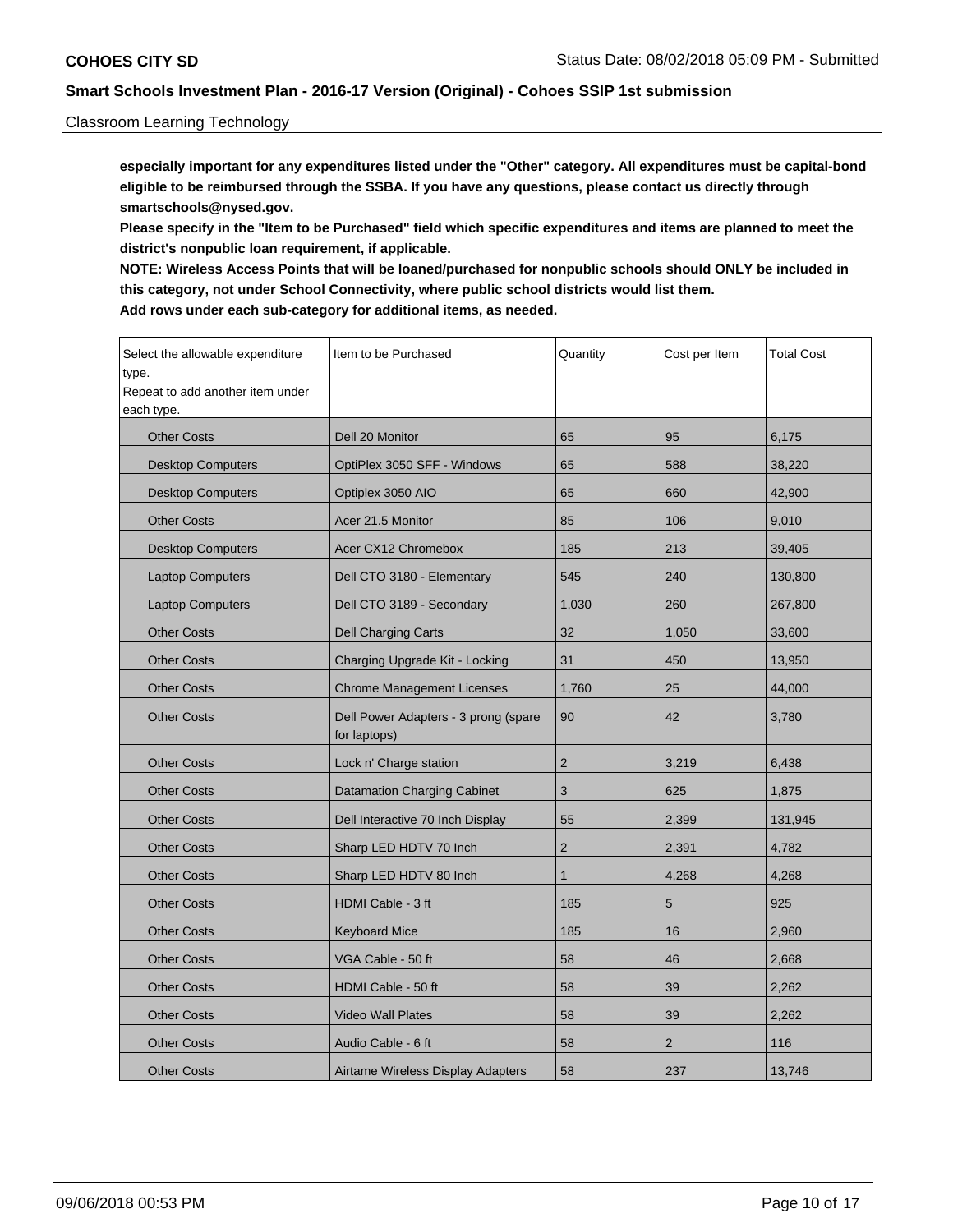#### Pre-Kindergarten Classrooms

**1. Provide information regarding how and where the district is currently serving pre-kindergarten students and justify the need for additional space with enrollment projections over 3 years.**

(No Response)

- **2. Describe the district's plan to construct, enhance or modernize education facilities to accommodate prekindergarten programs. Such plans must include:**
	- **Specific descriptions of what the district intends to do to each space;**
	- **An affirmation that pre-kindergarten classrooms will contain a minimum of 900 square feet per classroom;**
	- **The number of classrooms involved;**
	- **The approximate construction costs per classroom; and**
	- **Confirmation that the space is district-owned or has a long-term lease that exceeds the probable useful life of the improvements.**

(No Response)

**3. Smart Schools Bond Act funds may only be used for capital construction costs. Describe the type and amount of additional funds that will be required to support ineligible ongoing costs (e.g. instruction, supplies) associated with any additional pre-kindergarten classrooms that the district plans to add.**

(No Response)

**4. All plans and specifications for the erection, repair, enlargement or remodeling of school buildings in any public school district in the State must be reviewed and approved by the Commissioner. Districts that plan capital projects using their Smart Schools Bond Act funds will undergo a Preliminary Review Process by the Office of Facilities Planning.**

**Please indicate on a separate row each project number given to you by the Office of Facilities Planning.**

| Project Number |  |
|----------------|--|
| (No Response)  |  |
|                |  |

**5. If you have made an allocation for Pre-Kindergarten Classrooms, complete this table.**

**Note that the calculated Total at the bottom of the table must equal the Total allocation for this category that you entered in the SSIP Overview overall budget.**

|                                          | Sub-Allocation |
|------------------------------------------|----------------|
| Construct Pre-K Classrooms               | (No Response)  |
| Enhance/Modernize Educational Facilities | (No Response)  |
| <b>Other Costs</b>                       | (No Response)  |
| Totals:                                  | 0              |

**6. Please detail the type, quantity, per unit cost and total cost of the eligible items under each sub-category. This is especially important for any expenditures listed under the "Other" category. All expenditures must be capital-bond eligible to be reimbursed through the SSBA. If you have any questions, please contact us directly through smartschools@nysed.gov.**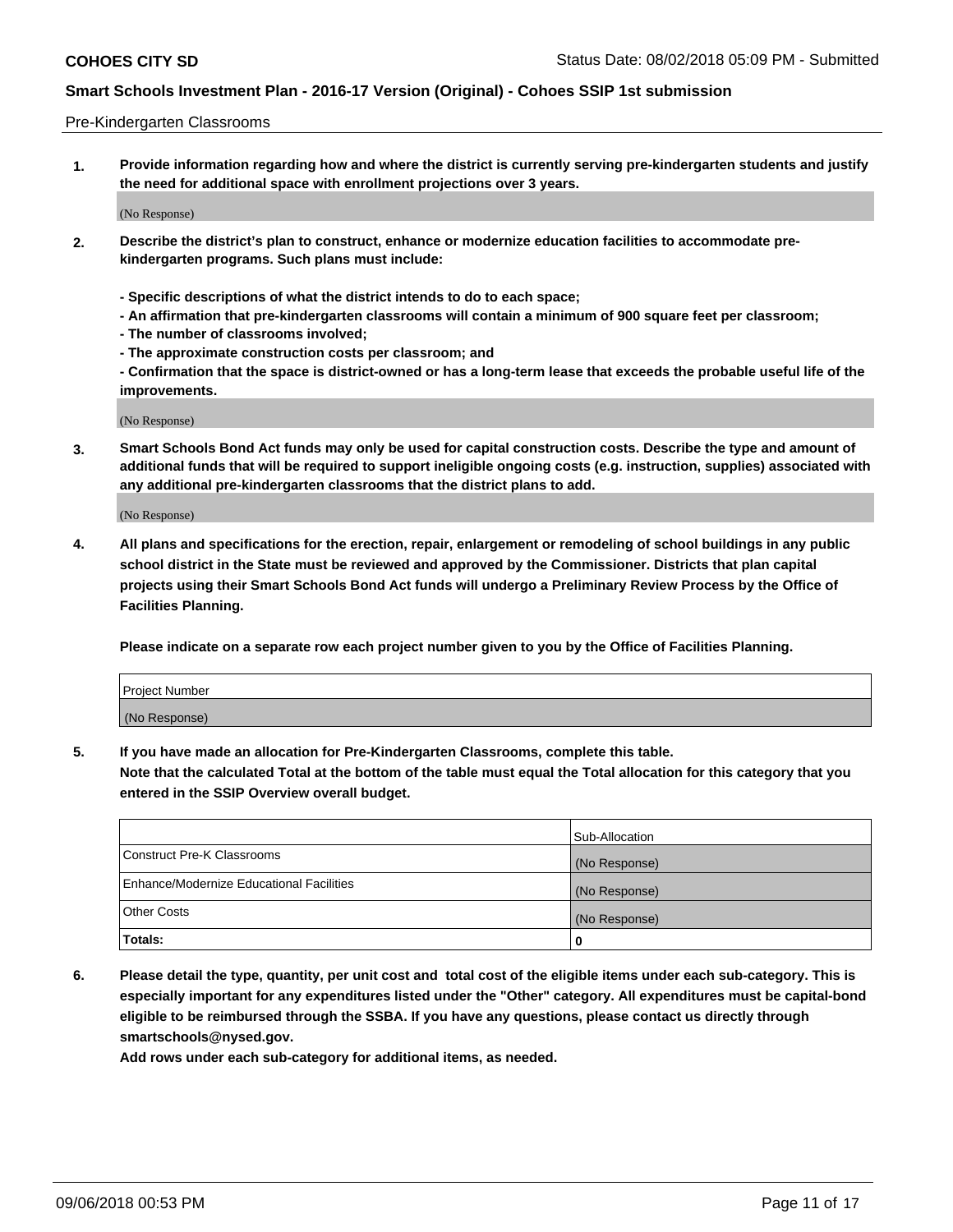Pre-Kindergarten Classrooms

| Select the allowable expenditure | Item to be purchased | Quantity      | Cost per Item | <b>Total Cost</b> |
|----------------------------------|----------------------|---------------|---------------|-------------------|
| type.                            |                      |               |               |                   |
| Repeat to add another item under |                      |               |               |                   |
| each type.                       |                      |               |               |                   |
| (No Response)                    | (No Response)        | (No Response) | (No Response) | (No Response)     |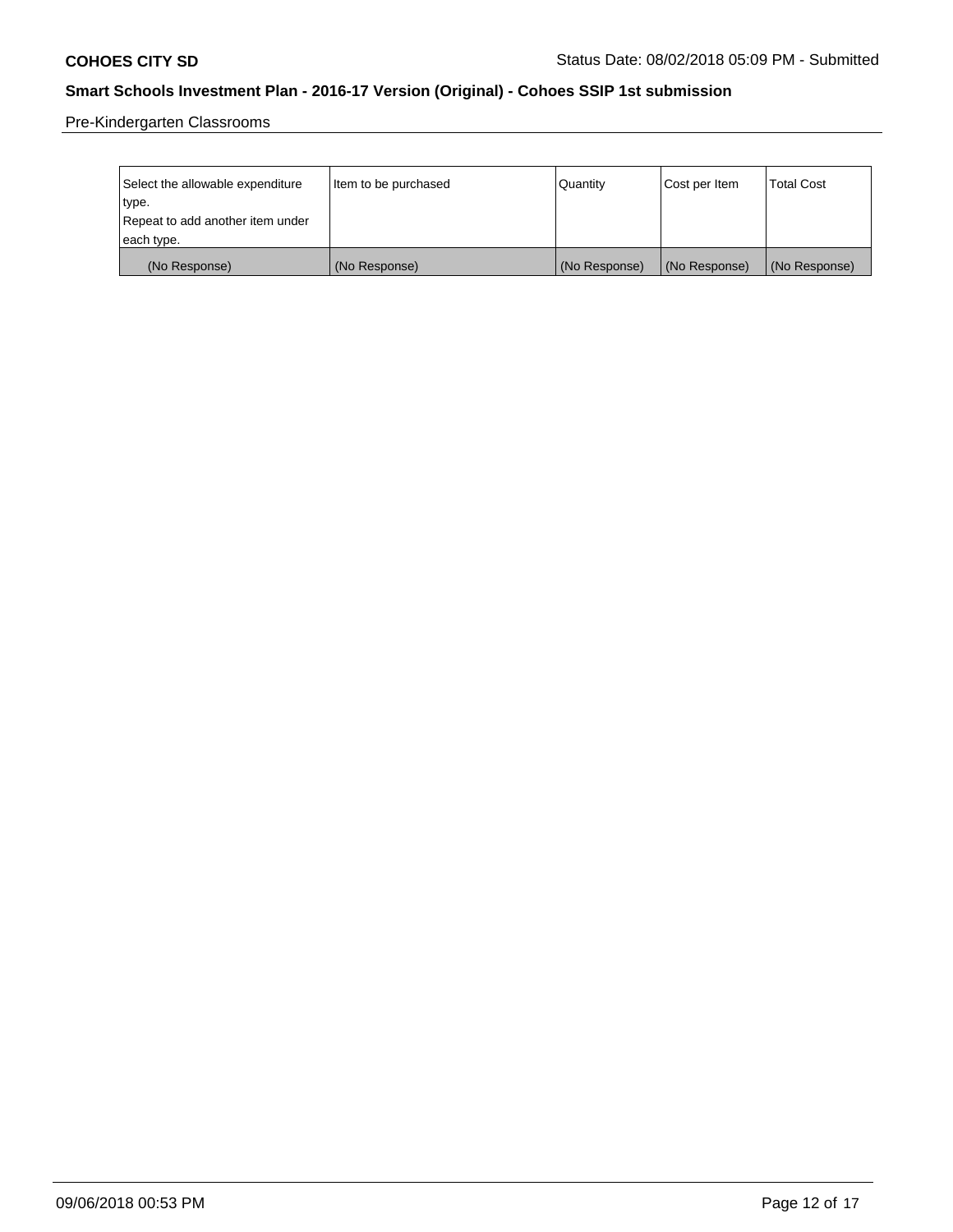Replace Transportable Classrooms

**1. Describe the district's plan to construct, enhance or modernize education facilities to provide high-quality instructional space by replacing transportable classrooms.**

(No Response)

**2. All plans and specifications for the erection, repair, enlargement or remodeling of school buildings in any public school district in the State must be reviewed and approved by the Commissioner. Districts that plan capital projects using their Smart Schools Bond Act funds will undergo a Preliminary Review Process by the Office of Facilities Planning.**

**Please indicate on a separate row each project number given to you by the Office of Facilities Planning.**

| Project Number |  |
|----------------|--|
|                |  |
| (No Response)  |  |

**3. For large projects that seek to blend Smart Schools Bond Act dollars with other funds, please note that Smart Schools Bond Act funds can be allocated on a pro rata basis depending on the number of new classrooms built that directly replace transportable classroom units.**

**If a district seeks to blend Smart Schools Bond Act dollars with other funds describe below what other funds are being used and what portion of the money will be Smart Schools Bond Act funds.**

(No Response)

**4. If you have made an allocation for Replace Transportable Classrooms, complete this table. Note that the calculated Total at the bottom of the table must equal the Total allocation for this category that you entered in the SSIP Overview overall budget.**

|                                                | Sub-Allocation |
|------------------------------------------------|----------------|
| Construct New Instructional Space              | (No Response)  |
| Enhance/Modernize Existing Instructional Space | (No Response)  |
| <b>Other Costs</b>                             | (No Response)  |
| Totals:                                        | 0              |

**5. Please detail the type, quantity, per unit cost and total cost of the eligible items under each sub-category. This is especially important for any expenditures listed under the "Other" category. All expenditures must be capital-bond eligible to be reimbursed through the SSBA. If you have any questions, please contact us directly through smartschools@nysed.gov.**

| Select the allowable expenditure | Item to be purchased | l Quantitv    | Cost per Item | <b>Total Cost</b> |
|----------------------------------|----------------------|---------------|---------------|-------------------|
| type.                            |                      |               |               |                   |
| Repeat to add another item under |                      |               |               |                   |
| each type.                       |                      |               |               |                   |
| (No Response)                    | (No Response)        | (No Response) | (No Response) | (No Response)     |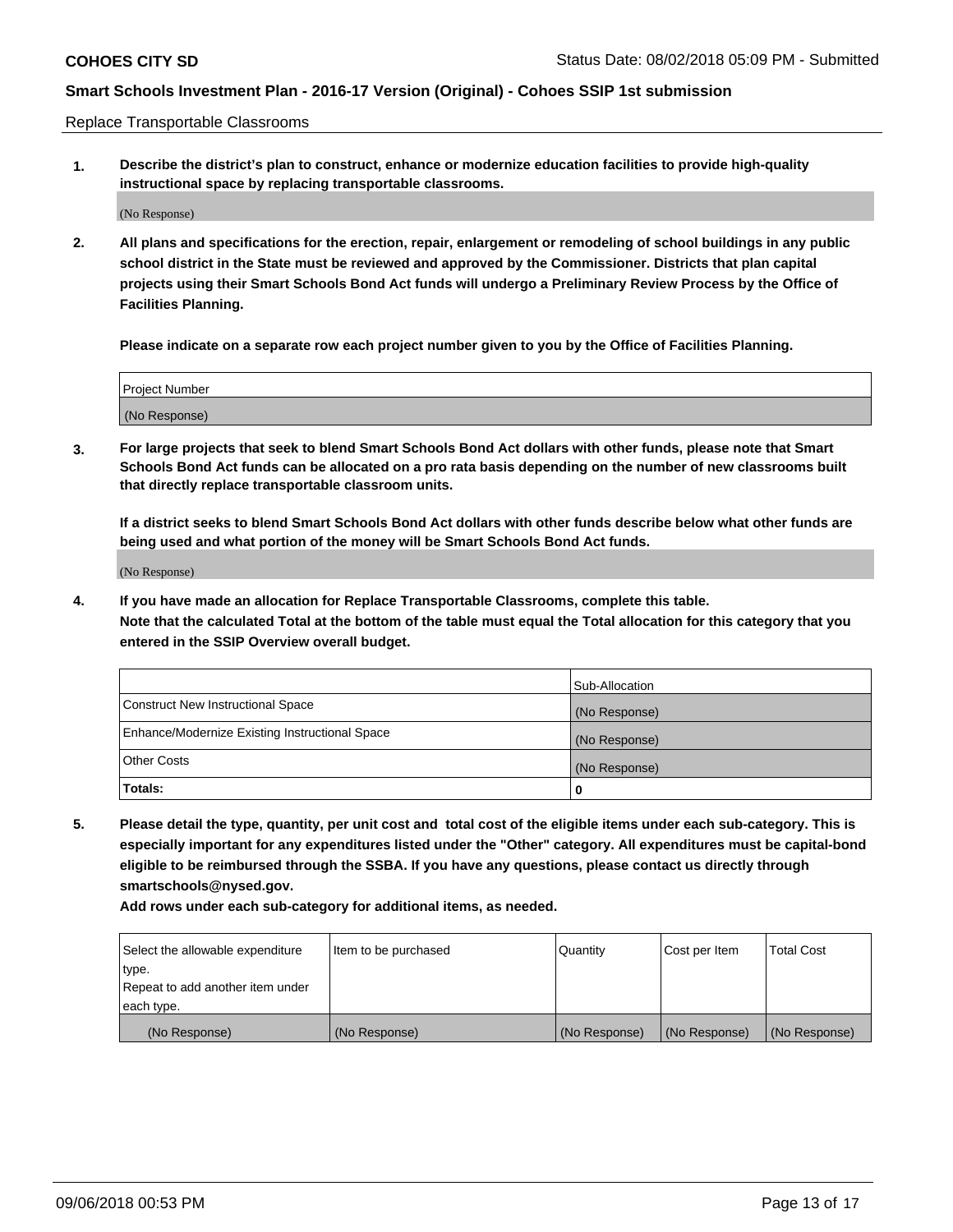#### High-Tech Security Features

### **1. Describe how you intend to use Smart Schools Bond Act funds to install high-tech security features in school buildings and on school campuses.**

The district currently uses analog cameras and will use funds from the Smart Schools Bond Act to replace them with digital high mega pixel cameras. By installing new digital cameras, the district will be able to eliminate the numerous blind spots that exist throughout the district. Added features will also allow for upgrading the ability to record and playback saved footage, as well as having the capability to synchronize cameras for multiple camera playback.

Currently, not all doors are monitored by the district's door security system. This project will add all doors to the system and will include six card access points to allow entry to the building for staff and students. This new system will be able to integrate with existing phone, PA and computer systems for lock down situations. Additionally, the upgrade will allow for state of the art visitor identification and alert functions.

**2. All plans and specifications for the erection, repair, enlargement or remodeling of school buildings in any public school district in the State must be reviewed and approved by the Commissioner. Districts that plan capital projects using their Smart Schools Bond Act funds will undergo a Preliminary Review Process by the Office of Facilities Planning.** 

**Please indicate on a separate row each project number given to you by the Office of Facilities Planning.**

| <b>Project Number</b> |  |
|-----------------------|--|
| 01-05-00-01-7-999-BA1 |  |

#### **3. Was your project deemed eligible for streamlined Review?**

- $\square$  No
- **3a. Districts with streamlined projects must certify that they have reviewed all installations with their licensed architect or engineer of record, and provide that person's name and license number. The licensed professional must review the products and proposed method of installation prior to implementation and review the work during and after completion in order to affirm that the work was code-compliant, if requested.**

By checking this box, you certify that the district has reviewed all installations with a licensed architect or engineer of record.

**4. Include the name and license number of the architect or engineer of record.**

| Name                 | l License Number |
|----------------------|------------------|
| <b>Bryan Manning</b> | 21084            |

**5. If you have made an allocation for High-Tech Security Features, complete this table. Note that the calculated Total at the bottom of the table must equal the Total allocation for this category that you entered in the SSIP Overview overall budget.**

|                                                      | Sub-Allocation |
|------------------------------------------------------|----------------|
| Capital-Intensive Security Project (Standard Review) | (No Response)  |
| <b>Electronic Security System</b>                    | 386,130        |
| Entry Control System                                 | 166,000        |
| Approved Door Hardening Project                      | (No Response)  |
| <b>Other Costs</b>                                   | 18,500         |
| Totals:                                              | 570,630        |

**6. Please detail the type, quantity, per unit cost and total cost of the eligible items under each sub-category. This is especially important for any expenditures listed under the "Other" category. All expenditures must be capital-bond eligible to be reimbursed through the SSBA. If you have any questions, please contact us directly through**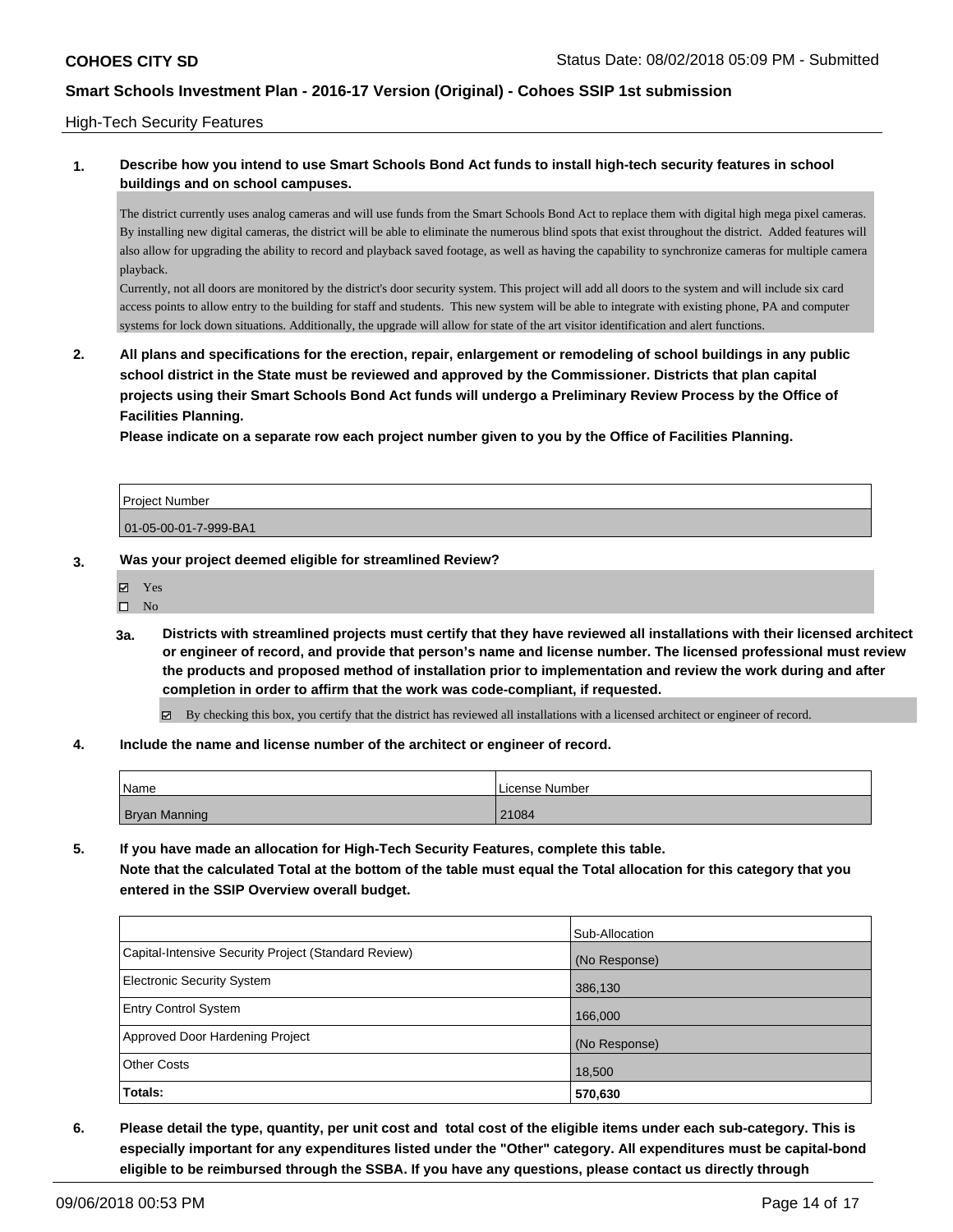# High-Tech Security Features

### **smartschools@nysed.gov.**

| Select the allowable expenditure<br>type.<br>Repeat to add another item under<br>each type. | Item to be purchased                                                                                              | Quantity | Cost per Item | <b>Total Cost</b> |
|---------------------------------------------------------------------------------------------|-------------------------------------------------------------------------------------------------------------------|----------|---------------|-------------------|
| <b>Electronic Security System</b>                                                           | 3 MP Camera - NYS Contract #PT<br>63537                                                                           | 177.00   | 278           | 49,206            |
| <b>Electronic Security System</b>                                                           | IP-DND-6100 - 6MP Camera - NYS<br>Contract #PT 63537                                                              | 55.00    | 1,326         | 72,930            |
| <b>Electronic Security System</b>                                                           | NVR-1000-1TB-Bundled CPU - NYS<br>Contract #PT 63537                                                              | 2.00     | 4,125         | 8,250             |
| <b>Electronic Security System</b>                                                           | SMD-6000-NVR - NYS Contract #PT<br>63537                                                                          | 12.00    | 7,500         | 90,000            |
| <b>Electronic Security System</b>                                                           | ITV-50781106- CAT 6se 24AWG -<br>NYS Contract #PT 63537                                                           | 175.00   | 102           | 17,850            |
| <b>Electronic Security System</b>                                                           | Gigabit PoE+ Network Switch                                                                                       | 22.00    | 1,240         | 27,280            |
| <b>Electronic Security System</b>                                                           | Misc. Equipment - used for camera<br>installations (hardware/retro fits, cable<br>connectors, etc)                | 1.00     | 3,953         | 3,953             |
| <b>Electronic Security System</b>                                                           | Labor - installation of district wide<br>camera upgrade                                                           | 1,097.00 | 83            | 91,051            |
| <b>Electronic Security System</b>                                                           | Training - district staff to be trained on<br>use of new cameras & recording<br>system                            | 260.00   | 98            | 25,610            |
| <b>Entry Control System</b>                                                                 | Access Control Door - NYS Contract<br>#PT 64059                                                                   | 6.00     | 4,800         | 28,800            |
| <b>Entry Control System</b>                                                                 | <b>Existing Access Control Doors - NYS</b><br>Contract #PT 64059                                                  | 17.00    | 1,200         | 20,400            |
| <b>Entry Control System</b>                                                                 | Door Status Monitor Locations - NYS<br>Contract #PT 64059                                                         | 42.00    | 1,000         | 42,000            |
| <b>Entry Control System</b>                                                                 | <b>Access Control Work Station - NYS</b><br>Contract #PT 64059                                                    | 1.00     | 4,000         | 4,000             |
| <b>Entry Control System</b>                                                                 | Badge Printer and ID Camera - NYS<br>Contract #PT 64059                                                           | 1.00     | 5,500         | 5,500             |
| <b>Entry Control System</b>                                                                 | Proximity Access Cards 100 per Pack                                                                               | 3.00     | 600           | 1,800             |
| <b>Entry Control System</b>                                                                 | <b>Access Control Server Software -</b><br>Avigilon Access Control System                                         | 1.00     | 6,000         | 6,000             |
| <b>Entry Control System</b>                                                                 | Lockdown Capability - Avigilon Access<br>Control, Red Card Capability (per<br>school building)                    | 5.00     | 3,000         | 15,000            |
| <b>Entry Control System</b>                                                                 | Visitor Managment Software - ability to<br>scan visitors ID against sex offender<br>registry, print visitor badge | 5.00     | 7,000         | 35,000            |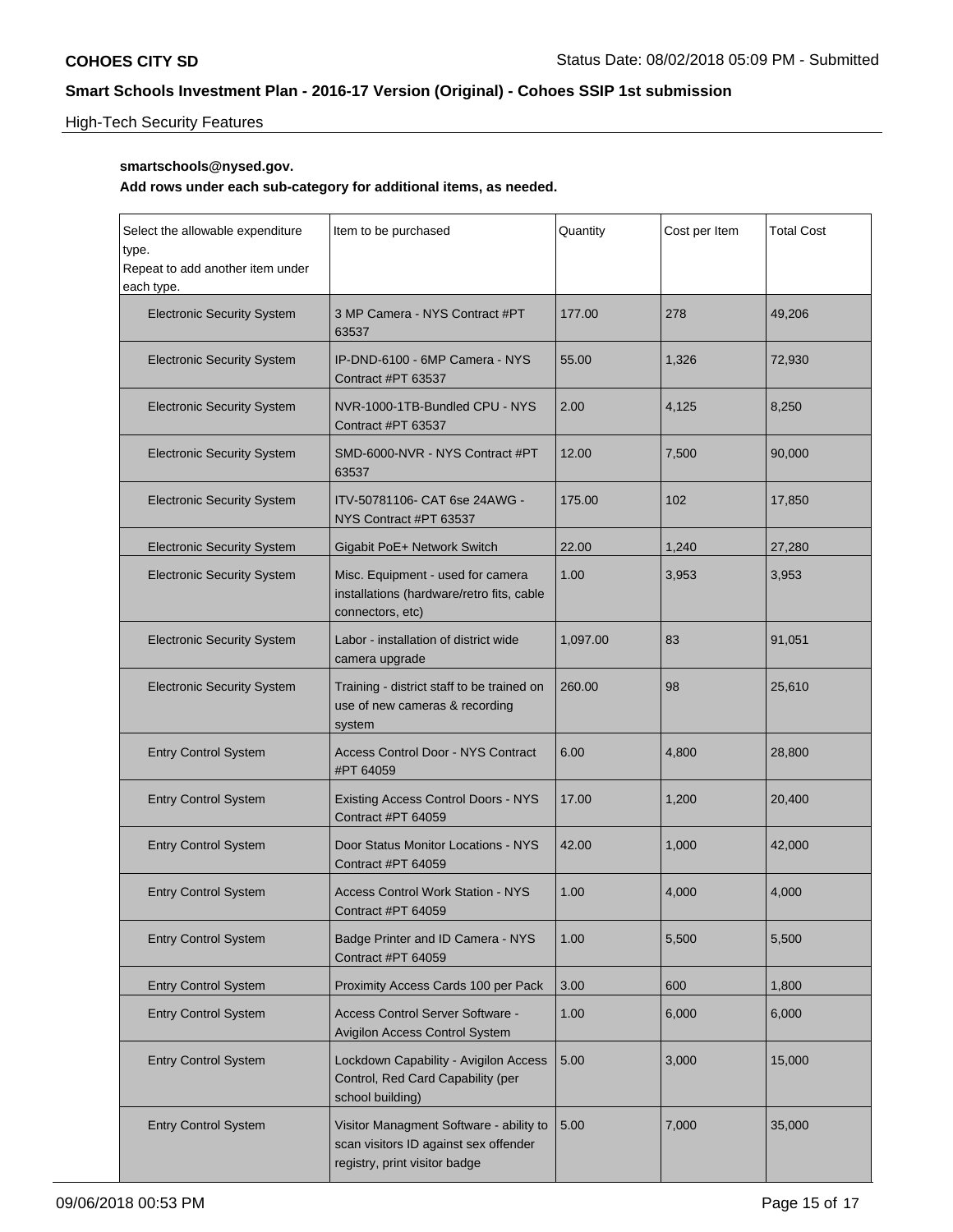High-Tech Security Features

| Select the allowable expenditure<br>type.<br>Repeat to add another item under | Item to be purchased                        | Quantity | Cost per Item | <b>Total Cost</b> |
|-------------------------------------------------------------------------------|---------------------------------------------|----------|---------------|-------------------|
| each type.                                                                    |                                             |          |               |                   |
| <b>Entry Control System</b>                                                   | ADA Door Access - NYS Contract #PT<br>64059 | 15.00    | 1,500         | 7,500             |
| <b>Other Costs</b>                                                            | CS Arch - architect fees for project        | 1.00     | 18,500        | 18,500            |